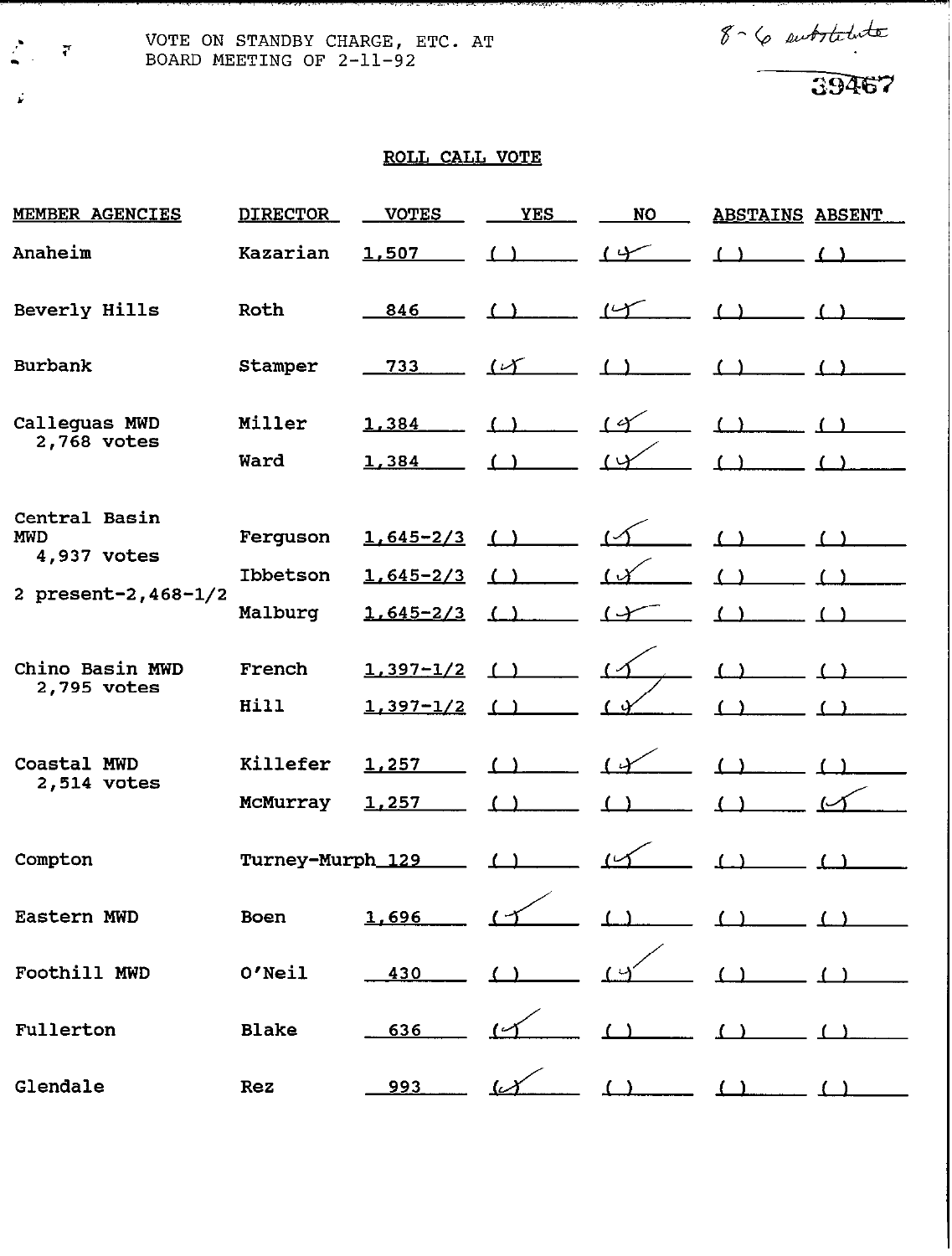$\frac{\partial}{\partial t} \left( \frac{\partial}{\partial t} \right) = \frac{\partial}{\partial t} \left( \frac{\partial}{\partial t} \right)$ 

| <b>MEMBER AGENCIES</b>                  | <b>DIRECTOR</b> | <b>VOTES</b>  | <b>YES</b>                  | <b>NO</b> | <b>ABSTAINS</b> | <b>ABSENT</b> |
|-----------------------------------------|-----------------|---------------|-----------------------------|-----------|-----------------|---------------|
| Las Virgenes MWD                        | Stelle          | 765           |                             |           |                 |               |
| Long Beach                              | Lowry           | 1,758         |                             |           |                 |               |
| Los Angeles<br>17,783 votes             | Abernethy       | $2,222 - 7/8$ |                             |           |                 |               |
|                                         | <b>Brandt</b>   | $2,222 - 7/8$ |                             |           |                 |               |
| 7 present-2,540-3/7                     | Gage            | $2,222 - 7/8$ |                             |           |                 |               |
| 6 present-2,963-5/6                     | Garcia          | $2,222 - 7/8$ | $\mathbf{1}^{\mathbf{0}}$   |           |                 |               |
| 5 $present-3, 556-3/5$                  | Kussman         | $2,222 - 7/8$ | $\mathcal{L}_{\mathcal{A}}$ |           |                 |               |
| 4 present-4, 445-3/4                    | Scott           | $2,222 - 7/8$ |                             |           |                 |               |
| 3 present-5, 927-2/3                    | Shaw            | $2,222 - 7/8$ |                             |           |                 |               |
| 2 present-8,891-1/2                     | Watkins         | $2,222 - 7/8$ |                             |           |                 |               |
| MWD of Orange<br>County<br>10,441 votes | Davenport       | $2,088 - 1/5$ |                             |           |                 |               |
| 4 $present-2, 610-1/4$                  | Foley           | $2,088 - 1/5$ | $\iota$                     |           |                 |               |
| 3 present-3,480-1/3                     | <b>Knauft</b>   | $2,088 - 1/5$ |                             |           |                 |               |
| 2 present-5, 220-1/2                    | Kymla           | $2,088 - 1/5$ |                             |           |                 |               |
|                                         | Witt            | $2,088 - 1/5$ |                             |           |                 |               |
| Pasadena                                | <b>Brick</b>    | 778           |                             |           |                 |               |
| San Diego CWA<br>12,389 votes           | Griffen         | $2,064 - 5/6$ |                             |           |                 |               |
|                                         | Krauel          | $2,064 - 5/6$ | ے)۔                         |           |                 |               |
| 5 present-2, 477-4/5                    | Madigan         | $2,064 - 5/6$ |                             |           |                 |               |
| 4 present-3,097-1/4                     | Mason           | $2,064 - 5/6$ |                             |           |                 |               |
| 3 present-4, 129-2/3                    | Starkey         | $2,064 - 5/6$ | $\sim$                      |           |                 |               |
| 2 present-6, 194-1/2                    | Stickney        | $2,064 - 5/6$ |                             |           |                 |               |

 $-2-$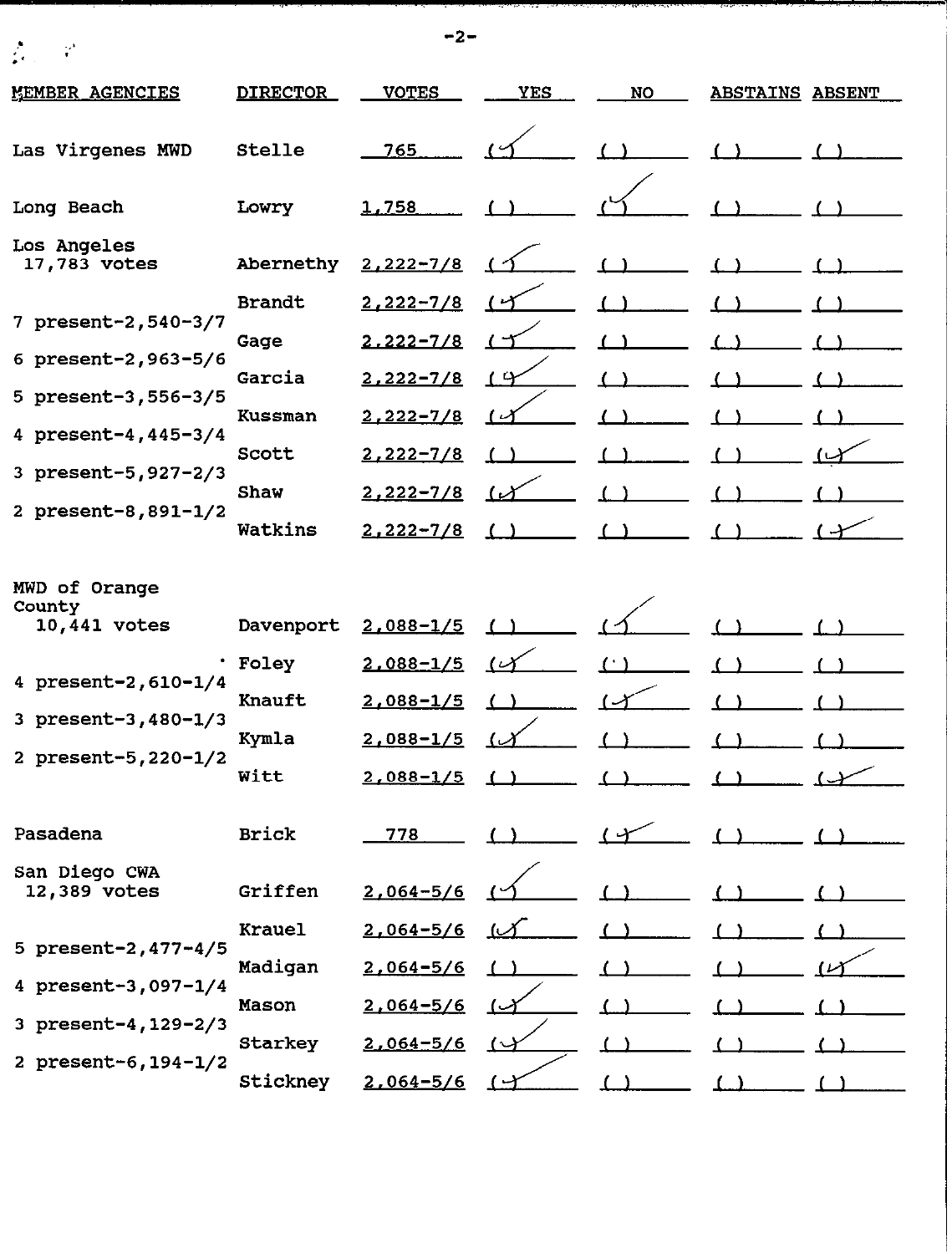| e            | ۰ |
|--------------|---|
| ×<br>٠<br>×, | ٠ |

| MEMBER AGENCIES                 | <b>DIRECTOR</b> | <b>VOTES</b>    | <b>YES</b> | <b>NO</b>                 | <b>ABSTAINS ABSENT</b> |     |
|---------------------------------|-----------------|-----------------|------------|---------------------------|------------------------|-----|
| San Fernando                    | Wysbeek         | 67              | $\alpha$   | (1)                       | (1)                    |     |
| San Marino                      | John Morris     | 154             | $\mu$      |                           |                        |     |
| Santa Ana                       | Young           | 1,103           |            |                           |                        |     |
| Santa Monica                    | Reed            | 853             |            |                           |                        |     |
| Three Valleys MWD               | Milne           | 2,191           |            |                           |                        |     |
| Torrance                        | <b>Brewer</b>   | 1,031           |            | $\mathcal{L}(\mathbf{Y})$ |                        |     |
| Upper San Gabriel               |                 |                 |            |                           |                        |     |
| Valley MWD<br>3,037 votes       | Jones           | $1,518-1/2$     |            | 1 <sup>K</sup>            |                        |     |
|                                 | Maulding        | $1,518-1/2$     |            |                           |                        | (4) |
| West Basin MWD<br>5,874 votes   | <b>Barker</b>   | 1,958           |            | $\mu$                     |                        |     |
|                                 | Goldsworthy     | 1,958           |            | $\sim$                    |                        |     |
| 2 present-2,937                 | Stuart          | 1,958           |            | $\omega$                  |                        |     |
| Western MWD of<br>Riverside Co. | Krieger         | 2,371<br>80,579 | 43,658.50  | 36,920.50                 |                        |     |

3/4 vote is  $60,434-1/4$  votes<br>2/3 vote is 53,719-3/4 votes<br>1/2 vote is 40,289-1/2 votes<br>(As of 2-11-92)

- タルコンクセッシュアン スポーツ カー・ケー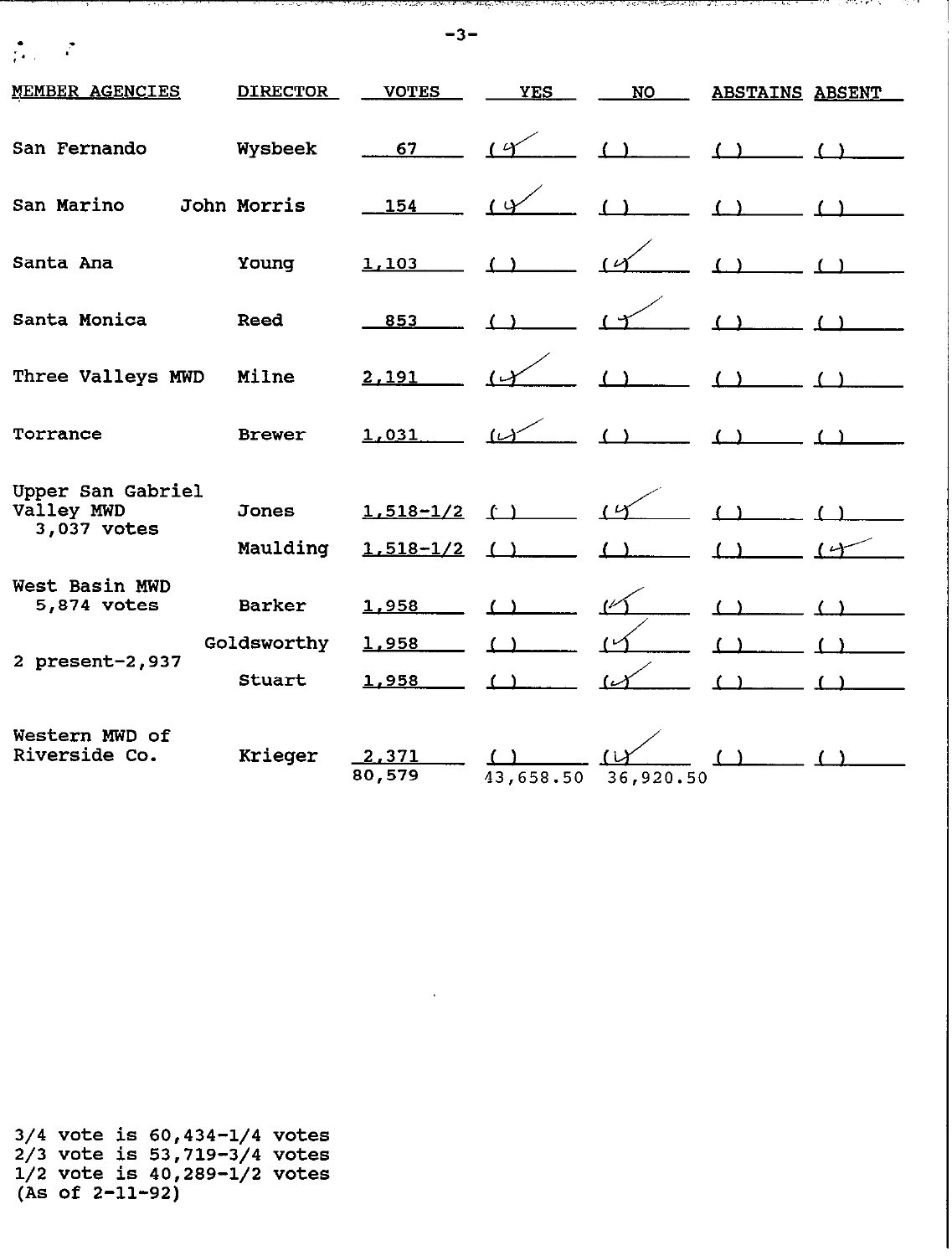TALLY ON ROLL CALL  $\overline{\ast}$  i BOARD MEETING OF 2-11-92

SUBJECT: 8-6 sub Standby Charge, etc.

 $\mathcal{L}$ 

 $\ddot{\phantom{0}}$  .

|    | Line                | Uirector's Name        | Vote             |
|----|---------------------|------------------------|------------------|
|    | No.                 |                        |                  |
|    |                     |                        |                  |
|    | t<br>Z              | Kazarian<br>Roth       | N<br>N           |
|    | 3                   | Stamper                | Y                |
|    | 4                   | Miller                 | N                |
|    | $\overline{5}$      | Ward                   | И                |
|    | 6                   | Ferguson               | W.               |
|    | 7                   | Ibbetson               | N                |
|    | 8                   | MaIburg                | N                |
|    | 9                   | French                 | Ν                |
|    | 10                  | Hill                   | N                |
|    | $\mathbf{1}$        | Killefer               | N                |
|    | 12                  | McMurray               | 0                |
|    | 13                  | Turney-Murph           | N                |
|    | 14                  | Boen                   | Υ                |
|    | 15                  | O Neil                 | N                |
|    | 16                  | Blake                  | Υ                |
|    | 17                  | Rez                    | Υ                |
|    | 18                  | Stelle                 | Υ                |
|    | 19                  | Loury                  | N<br>γ           |
|    | 20<br>21            | Abernethy<br>Brandt    | Υ                |
|    | 22                  |                        | Υ                |
|    | 23                  | Gage<br>Garcia         | Y                |
|    | $24^{-}$            | Kussman                | ۲ſ               |
|    | 25                  | Scott                  | 0                |
|    | 26                  | Shaw                   | Y                |
|    | 27                  | Watkins                | 0                |
|    | 28                  | <b>Cavenport</b>       | N                |
|    | 29                  | Foley                  | Υ                |
|    | 30                  | Knauft                 | N                |
|    | $\overline{\Delta}$ | Kymla                  | Y                |
|    | 32                  | Wiff                   | σ                |
|    | 33                  | Brick                  | N                |
|    | 34                  | Griffen                | Y                |
|    | 35                  | Krauel                 | Y                |
|    | 35                  | Madigan                | σ                |
|    | 37<br>٠             | Mason                  | Υ<br>Υ           |
|    | $-38$               | Starkey                |                  |
|    | 39                  | <b>Stickney</b>        | γ<br>r           |
| I. | 40<br>41            | Wysbeek<br>John Morris | Υ                |
|    | 42                  | ∵. Yöung               | $\boldsymbol{N}$ |
|    | 43                  | - Read -               | N                |
|    | 44                  | Mi Ine                 | Y                |
|    | 45                  | Brewer                 | Y                |
|    | 46                  | Jones                  | N                |
|    | 47                  | Maulding               | 0                |
|    | 48                  | Barker                 | N                |
|    | 43                  | Goldsworthy            | N                |
|    | 50.                 | Simari                 | $\mathbf N$      |
|    | 51                  | Krieger                | N                |